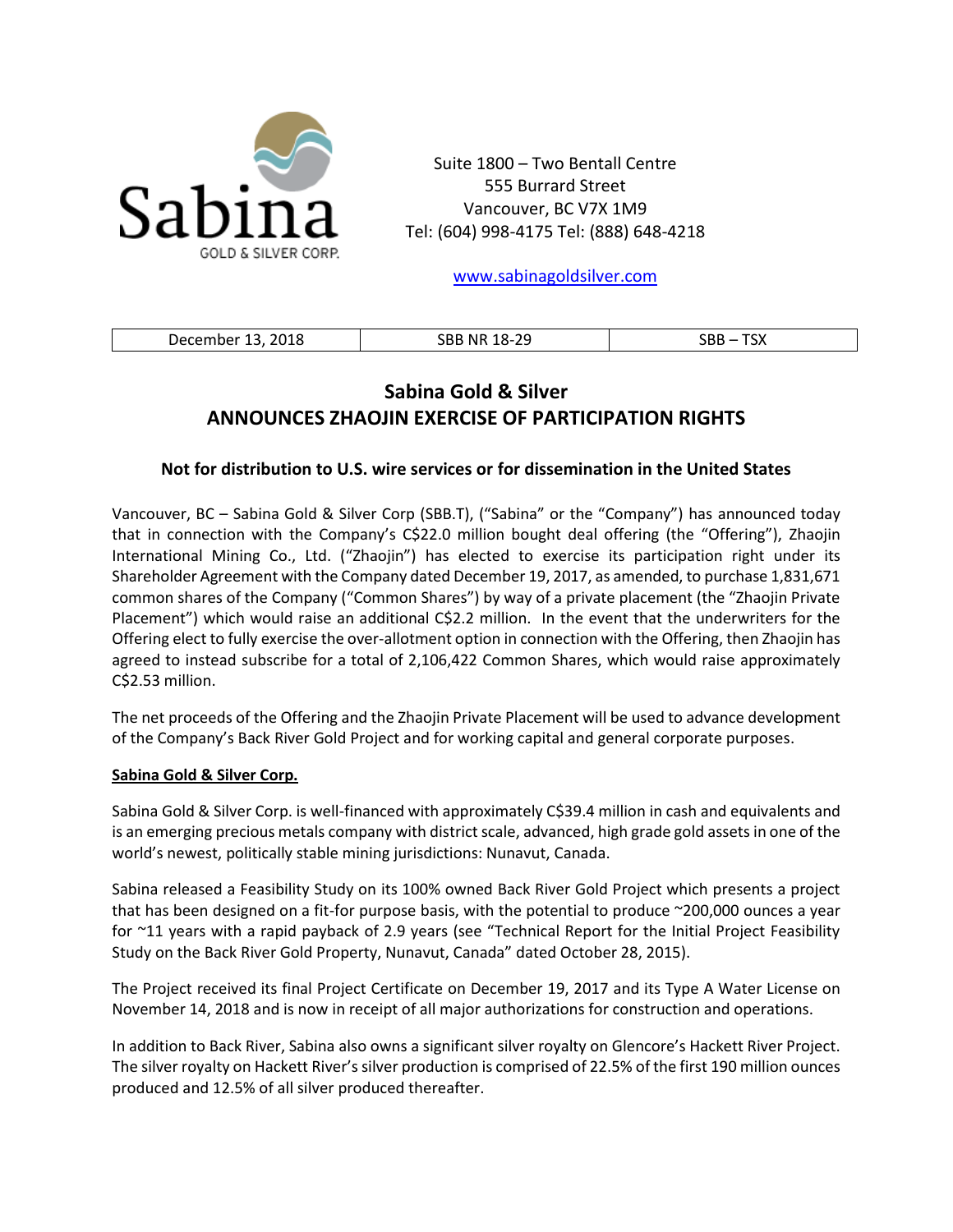For further information please contact:

Nicole Hoeller, Vice-President, Communications: **1 888 648-4218 [nhoeller@sabinagoldsilver.com](mailto:nhoeller@sabinagoldsilver.com)**

## **Forward Looking Information**

This news release contains "forward-looking information" within the meaning of applicable securities laws ("forward-looking statements"), including our belief as to the extent, results and timing of construction and development activities, sealift and overland transportation and permitting and licensing outcomes. These forward-looking statements are made as of the date of this news release. Readers are cautioned not to place undue reliance on forward-looking statements, as there can be no assurance that the future circumstances, outcomes or results anticipated in or implied by such forward-looking statements will occur or that plans, intentions or expectations upon which the forward-looking statements are based will occur. While we have based these forward-looking statements on our expectations about future events as at the date that such statements were prepared, the statements are not a guarantee that such future events will occur and are subject to risks, uncertainties, assumptions and other factors which could cause events or outcomes to differ materially from those expressed or implied by such forward-looking statements. Such factors and assumptions include, among others, the effects of general economic conditions, commodity prices, changing foreign exchange rates and actions by government and regulatory authorities and misjudgments in the course of preparing forward-looking statements. In addition, there are known and unknown risk factors which could cause our actual results, performance or achievements to differ materially from any future results, performance or achievements expressed or implied by the forward-looking statements. Known risk factors include risks associated with exploration and project development; the need for additional financing; the calculation of mineral resources and reserves; operational risks associated with mining and mineral processing; fluctuations in metal prices; title matters; government regulation; obtaining and renewing necessary licenses and permits; environmental liability and insurance; reliance on key personnel; the potential for conflicts of interest among certain of our officers or directors; the absence of dividends; currency fluctuations; labour disputes; competition; dilution; the volatility of the our common share price and volume; future sales of shares by existing shareholders; and other risks and uncertainties, including those relating to the Back River Project and general risks associated with the mineral exploration and development industry described in our Annual Information Form, financial statements and MD&A for the fiscal period ended December 31, 2017 filed with the Canadian Securities Administrators and available at www.sedar.com. Although we have attempted to identify important factors that could cause actual actions, events or results to differ materially from those described in forward-looking statements, there may be other factors that cause actions, events or results not to be as anticipated, estimated or intended. There can be no assurance that forward-looking statements will prove to be accurate, as actual results and future events could differ materially from those anticipated in such statements. Accordingly, readers should not place undue reliance on forward-looking statements. We are under no obligation to update or alter any forwardlooking statements except as required under applicable securities laws. This news release has been authorized by the undersigned on behalf of Sabina Gold & Silver Corp.

> Bruce McLeod, President & CEO Suite 1800 – Two Bentall Centre 555 Burrard Street Vancouver, BC V7X 1M7